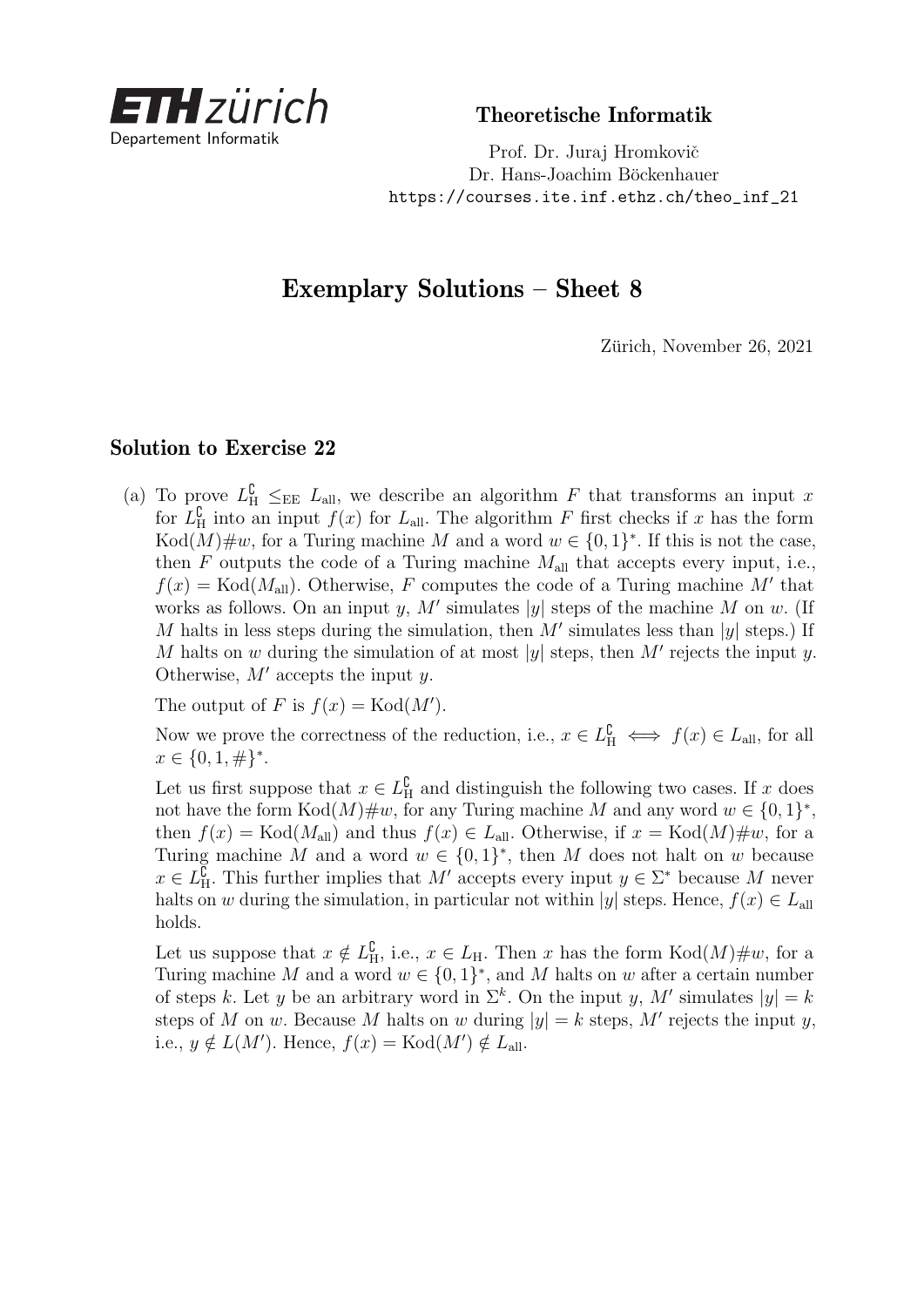(b) We have

$$
(L_{\text{infinite}})^{\complement} = \{w \in \{0,1\}^* \mid w \neq \text{Kod}(M') \text{ for all TM } M'\}
$$
  

$$
\cup \{\text{Kod}(M) \mid \text{there exists some input } x \text{ on which } M \text{ halts}\}.
$$

In the following, we describe a nondeterministic Turing machine  $N$  with  $L(N) =$  $(L<sub>infinite</sub>)<sup>C</sup>$ . Hence, for every word  $w \in (L<sub>infinite</sub>)<sup>C</sup>$ , there exists a finite accepting computation of *N* on *w*. The NTM *N* first checks if the input *w* has the form  $w = \text{Kod}(M)$ , for some TM M. If this is not the case, then N accepts the input *w*. If  $w = \text{Kod}(M)$  holds for some TM *M*, then *N* nondeterministically chooses a word *x* over the input alphabet of *M* and simulates *M* on *x* deterministically.

If *M* halts on *x*, then *N* accepts its input *w*. If *M* does not halt on *x*, then *N* does not halt on *w* either.

The machine N clearly accepts all words that are not codes of a Turing machine. If the input *w* is the code of a TM *M*, then  $w \in (L_{\text{infinite}})^{\complement}$  holds if and only if there exists a word *x* such that *M* halts on *x*. Hence, if  $w \in (L_{\text{infinite}})^{\mathbb{C}}$ , then there exists an accepting computation of *N* on *w* in which *N* nondeterministically chooses exactly this word *x*. If  $w \in L_{\text{infinite}}$ , then no such accepting computation of *N* on *w* exists. Hence, *N* is a NTM that accepts  $(L_{\text{infinite}})^{\mathbb{C}}$  and thus  $(L_{\text{infinite}})^{\mathbb{C}} \in \mathcal{L}_{\text{RE}}$ .

## Solution to Exercise 23

The idea behind the construction of *A* is to simulate 12 steps of *M* in 6 steps of *A*. To this end, every 12 cells of the working tape of *M* are combined into one cell of *A*. The same compression is applied to the input as well, *A* uses its second working tape for that. We note that *A* can simulate a constant number of *M*'s computation steps in a single step if *A* has saved the symbols read by *M* in those steps in its state in advance. We thus pay for optimizing the running time by a significant blow-up of the working alphabet and the set of states.

The MTM *A* has the same input on its input tape as *M*. To shorten the computation, *A* first compresses this input to the second working tape. To this end, it always reads 12 cells of the input tape and writes the 12-tuple of input symbols in one cell of the second working tape. This clearly requires  $n + 1$  steps on an input of length  $n$  since the head on the input tape reaches the right endmarker  $\$  at the  $(n + 1)$ -th step. Afterwards, *A* moves the head on the second working tape back to the start. Because  $\lceil n/12 \rceil$  cells are used on that tape, this requires  $\lceil n/12 \rceil$  steps. Hence, *A* needs  $\frac{13n}{12} + c_1$  steps in total for the preprocessing, for a small constant  $c_1$ , e.g.,  $c_1 = 2$ .

The actual simulation of *M* by *A* proceeds in rounds of up to 6 computation steps. In every round, *A* simulates 12 computation steps of *M*. This yields a running time of the simulation at most

$$
\left\lceil \frac{\text{Time}_M(n)}{12} \right\rceil \cdot 6 \le \frac{\text{Time}_M(n)}{2} + c_2,
$$

for some small constant  $c_2$ , e.g.,  $c_2 = 6$ .

At the beginning of every round, *A* reads the contents of its two working tapes at the current cell and the two neighbouring cells at the left and right and saves these  $3 \cdot 12 = 36$ cells of the input and working tape of *M* in its states. This requires 4 steps: one step to the left, two steps to the right, and one step back to the original position. Hence, *A* now